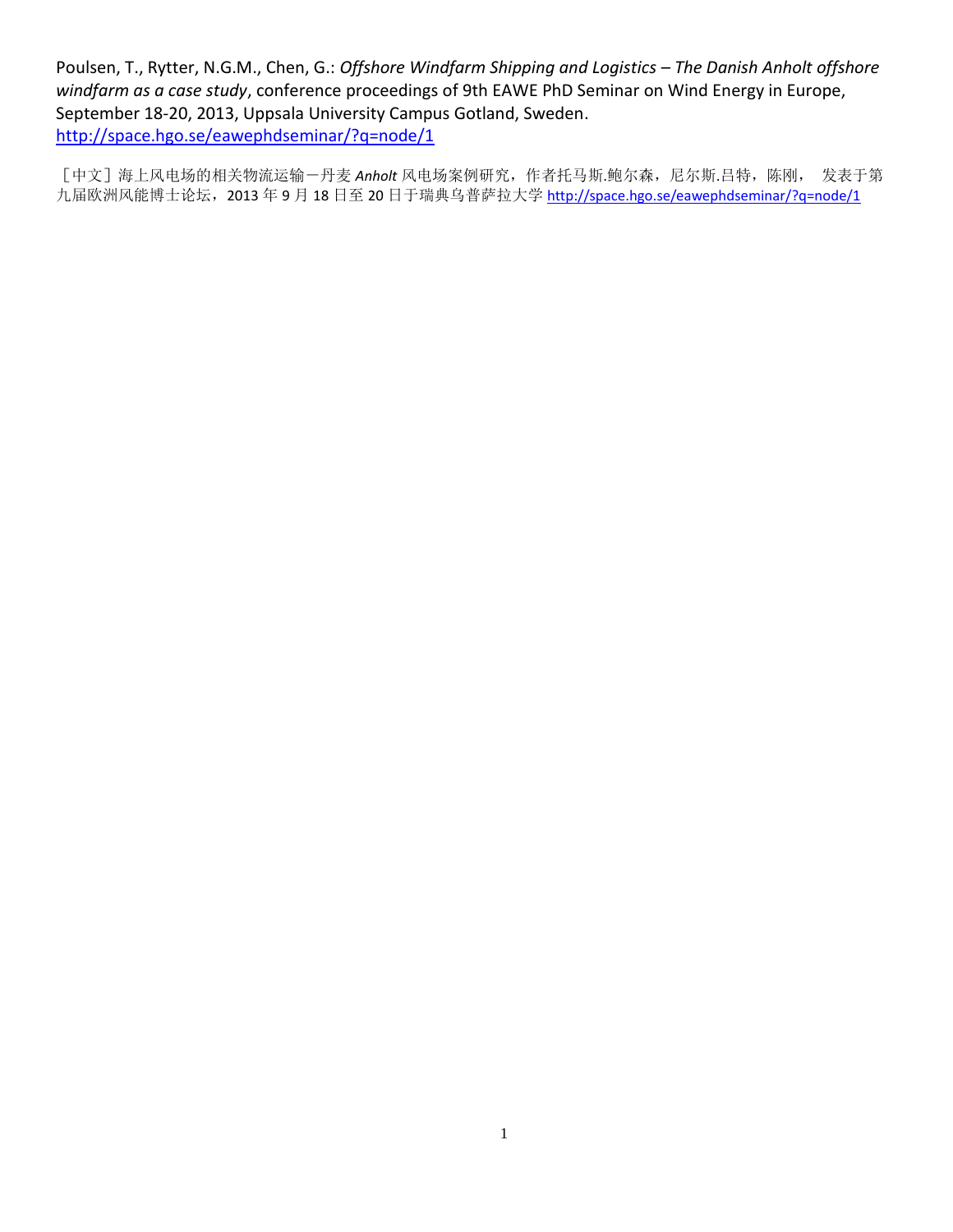# **OFFSHORE WINDFARM SHIPPING AND LOGISTICS – THE DANISH ANHOLT OFFSHORE WINDFARM AS A CASE STUDY**

**Thomas Poulsen<sup>1</sup> , Gang Chen<sup>2</sup> , Niels G.M. Rytter<sup>3</sup>**

<sup>123</sup> Aalborg University Copenhagen Campus, Department of Mechanical & Manufacturing Engineering,

A.C. Meyers Vænge 15, 2450 Copenhagen SV, Denmark

1 [tp@m-tech.aau.dk](mailto:tp@m-tech.aau.dk)

## **ABSTRACT**

 *In the relatively immature wind industry, it is extremely difficult to obtain a complete overview of the construction process, the related logistics operations, and costs involved in an E2E, cradle-to-grave windfarm life-cycle. This paper uses an extensive exploratory study performed by the first author to describe high-level shipping/logistics/SCM challenges faced in windfarm development by industry players. Subsequently, the Anholt offshore windfarm case study experiment is presented to validate the exploratory study. The paper concludes that better supply chain planning and more research efforts are needed.* 

#### **NOMENCLATURE**

| DKK               | Danish Kroner                      |
|-------------------|------------------------------------|
| <b>EUR</b>        | Euro                               |
| GW                | giga-Watt                          |
| km                | kilometer                          |
| m                 | meter                              |
| MW                | mega-Watt                          |
| $\mathbf{f}$      | ton                                |
| <b>USD</b>        | <b>United States Dollars</b>       |
| Abbreviations     |                                    |
| <b>BOP</b>        | Balance of plant                   |
| <b>CLV</b>        | Cable laying vessel                |
| EPC               | Engineering, procurement, and      |
|                   | construction company               |
| E <sub>2</sub> E  | End-to-end                         |
| HLV               | Heavy lift vessel                  |
| JV                | Joint-venture                      |
| <i>LCoE</i>       | Levelized Cost of Energy           |
| MP                | Monopile                           |
| <i><b>OEM</b></i> | Original equipment manufacturer    |
| <i>RO/RO</i>      | Roll-on/roll-off yessel            |
| <b>ROV</b>        | Remotely operated vehicle (cables) |
| <b>SCM</b>        | Supply chain management            |
| <b>SWP</b>        | Siemens Wind Power                 |
| <b>TEQ</b>        | <b>Transport Equipment</b>         |
| TP                | <b>Transition Piece</b>            |
| WTG               | Wind turbine generator             |
| WTIV              | Wind turbine installation vessel   |

#### **INTRODUCTION**

Reducing the LCoE is a top priority for the wind energy industry in order to make wind power a viable, stand-alone alternative to nuclear energy and fossil fuels. With the first

WTG entering into serial production only in 1979, the industry is still relatively young and no single OEM or BOP manufacturer has achieved a platform leadership position (Cusumano & Gawer, 2002). Unlike for example the automotive industry, the wind industry is still lacking industry standards and best practices in general and within the various production, installation, and operations disciplines. Different wind sub-suppliers as well as OEM's treat their designs, intellectual property, and product specifications in a very confidential manner which has a lot of ripple effects downstream in the value chain.

From an electricity output perspective, the development of WTG technology has been rapid: The first WTG's produced an output of less than 0.5 MW and could be shipped in a 40' container. As of mid-2013, onshore WTG's being installed produce some  $1.5 - 3.5$  MW and offshore WTG's generally produce between 3 and 6 MW. To achieve such an output increase, WTG's have grown exponentially in size and weight. This has had a tremendous impact on the supply chain facilities, TEQ, and logistical set-up required for moving both inbound assembly parts/components as well as outbound WTG and BOP modules. For example, the blade length of the Samsung prototype 7.5 MW offshore WTG measured an impressive 83.5 m and the Vestas 8 MW offshore nacelle is estimated to weigh approx. 380 t (BTM Consult part of Navigant & Poulsen, 2012).

 With designs of WTG's and BOP modules taking place in relatively confidential design environments, the shipping and logistics industry is often included in planning efforts somewhat late compared to when significant TEQ investment decisions are made. Conversely, substantial LCoE reductions are expected from shipping and logistics activities by the contracting parties such as utilities, windfarm operators, EPC's, and OEM's. Pressure is thus asserted onto the shipping and logistics service providers from other major supply chain constituencies and this is evidenced in the form of both task allocation, risk sharing, and contracting.

 In this paper, we first wish to bring forward relevant, original research from an extensive exploratory study which highlights opportunities to save costs within shipping/logistics/SCM related tasks (Christopher, 2010) with an aim towards reducing the overall LCoE. Second, we wish to use the Anholt offshore wind park case study to provide an overview of the construction phase of an offshore windfarm with a special focus on shipping, logistics, and SCM to contrast/confirm challenges, learnings, and opportunities for future cost savings with the exploratory findings.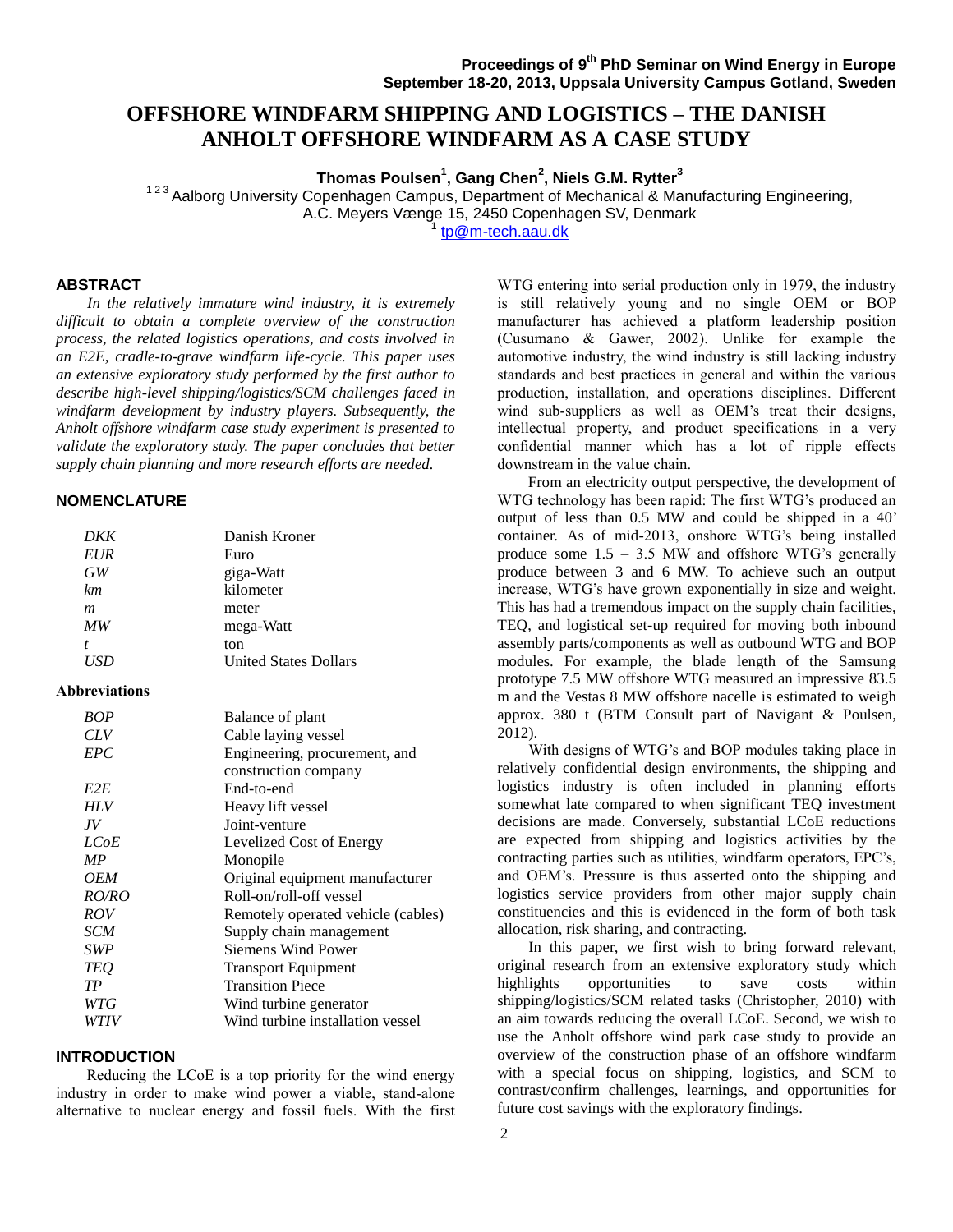# **METHODOLOGY**

 The key research question of this study is: What are typical shipping/logistics/SCM challenges experienced during a windfarm life-cycle? This question has been addressed based on extensive studies of the renewable energy market place from a shipping and logistics perspective as well as a series of interviews and site visits.

 In order to identify the main shipping/logistics/SCM challenges, a comprehensive exploratory study was performed by the first author of this paper from 2010 to present. During the exploratory study, discussions during meetings, conferences, and as part of site visits took place with more than 300 interviewees and these interviews have generated an understanding of the wind industry's transport and SCM challenges faced and how costs may be reduced.

 To experiment with how the identified exploratory study challenges are represented in a real case, more detailed interviews with key personnel from the supply chain constituencies involved in the construction of the Anholt offshore windfarm were conducted. Along with other data sources, various documents collected, as well as PowerPoint presentation materials, the additional interviews have formed the basis for creating a case study about the shipping and logistics efforts rendered during the Anholt windfarm construction phase. A total of 10 encounters involving approx. 30 different people formed the Anholt case study interview base and this included two field trip site visits.

 All discussions were carried out as semi-structured interviews where the questionnaires were developed in an iterative manner and this was necessary as more information and knowledge was gained during the process (Brinkmann & Kvale, 2009).

# **EXPLORATORY STUDY**

The interviews forming part of the exploratory study have been conducted on a global basis with an overweight of interviews conducted in Europe, some in Asia, and also some in the Americas. Based on the logic of the "middle-up-down management process" (Nonaka & Takeuchi, 1995), the interviewees have been selected from different organizational layers in order to ensure representation from a strategic top management perspective, a middle management point of view, and a more tactical perspective from the analyst/execution stance.

From the exploratory study, a number of conclusions could be derived as follows:

First, the windfarm life-cycle can be divided into 4 phases as described by Poulsen *et al*, (*forthcoming*) based on two industry research sources (BVG Associates, 2011, BTM Consult part of Navigant & Poulsen, 2012,):

- Development & consent
- Installation & commissioning
- Operations & maintenance
- De-commissioning

Second, a series of challenges face the wind energy industry from a shipping, logistics, and SCM perspective. The exploratory study has identified 30 key challenge themes which can be segmented into 4 main categories (Poulsen *et al, forthcoming*), namely macro economy and policy, supply chain economics, supply chain facilities/TEQ, and Supply chain operations.

Third, for offshore windfarms, operations at sea are generally much more time consuming and costly compared to onshore windfarms. However, no exact estimates are available when it comes to the total shipping, logistics, and SCM costs of an end-to-end windfarm throughout the 4 life-cycle phases. A reliable estimate of such costs up to 2050 was cited as "extremely relevant" by most interviewees for several reasons:

- Asset investments in ocean going vessels, ports, and landbased storage facilities take quite some time to mature and are often depreciated over 20-30 year time periods.
- Costs for the contracting supply chain constituencies such as utilities, operators, EPC's, and OEM's equal the revenue opportunity for shipping/logistics/SCM providers.
- Although viewed as an industry heavily depending on government subsidies, a strong and fully committed project pipeline exists at least 10-15 years into the future.

From the comprehensive literature review performed as part of the exploratory study (Poulsen *et al*, *forthcoming*), it was evident that additional support from academia is required in order to aid the necessary industrialization which is required in the coming years. Also, the shipping and logistics industry should be included much earlier in the process when it comes to the investments in various transport assets and TEQ used in the E2E windfarm supply chain. During the engineering and design phase of both WTG and BOP modules, all supply chain constituencies responded that a more integrated and synergistic collaboration would be beneficial. This would enable faster execution of the shipping/logistics/SCM work efforts rendering during all four phases of the windfarm life-cycle.

# **ANHOLT WINDFARM CASE STUDY**

 The Anholt offshore windfarm is located in the Danish Kattegat Sea between the peninsula of Djursland and the island of Anholt, see Fig. 1 below. The windfarm is located some 15 kilometers from the service port of Grenå and covers an area of  $88 \text{ m}^2$ .



Figure 1: Map of the Anholt offshore windfarm (Source: MTH)

3 The windfarm is owned 50% by Danish utilities company DONG Energy in JV with PKA and PensionDanmark. The windfarm is operated by DONG Energy and consists of 111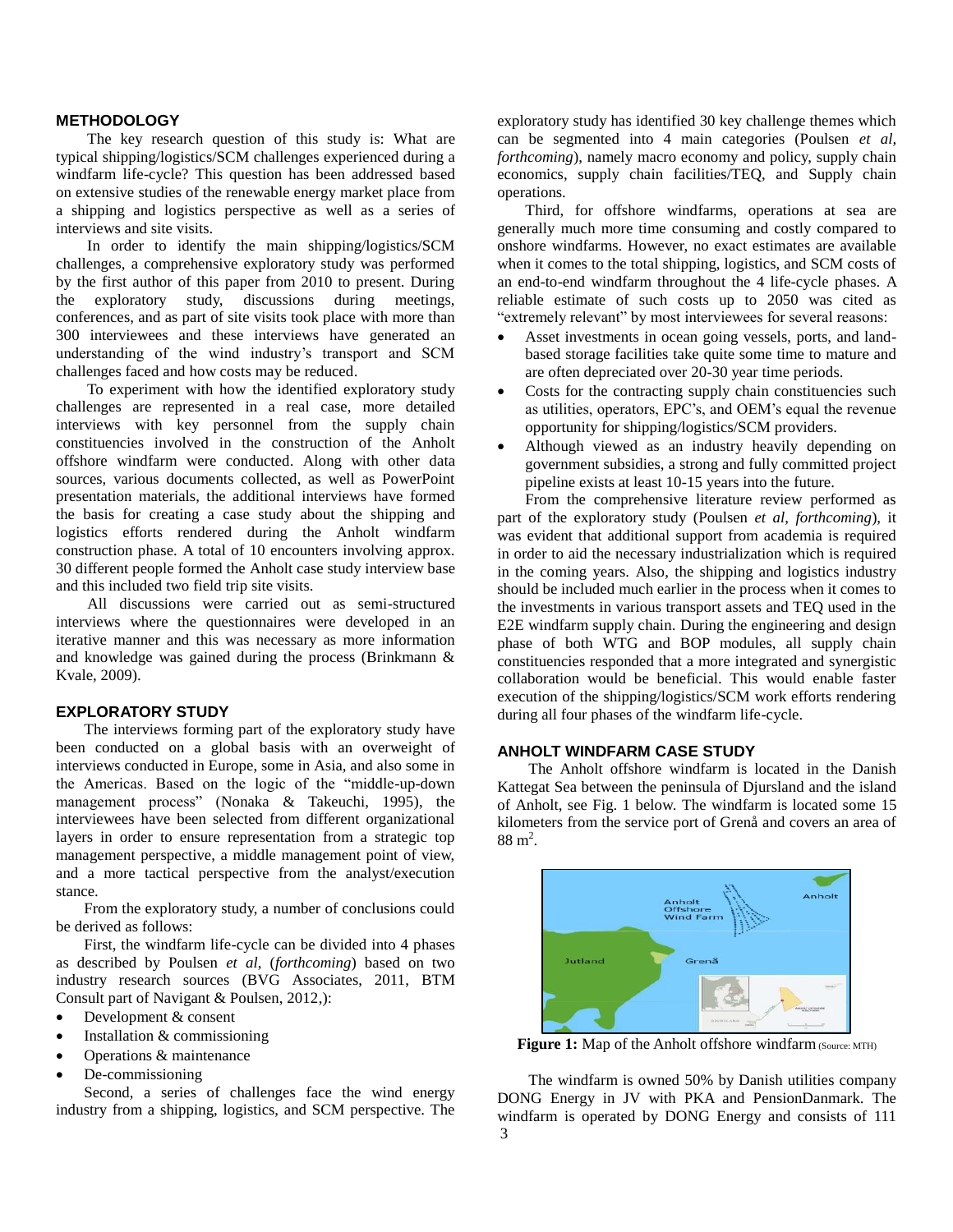offshore WTG positions installed at 15.5-18 m water depth and all supplied by OEM SWP. Each WTG is capable of yielding some 3.6 MW power and at a total output of 400 MW, the Anholt windfarm is able to provide electricity to 400,000 households. This is equal to some 4% of the total energy consumption need of Denmark (DONG Energy, 2013).

 The Anholt offshore windfarm is operated by DONG Energy under a 25-year operating contract and supplies power to the Danish national grid operator, EnerginetDK. The windfarm has cost approx. DKK 10 billion for DONG Energy to build (~USD 1.5 billion) and EnerginetDK has spent about DKK 1.5 billion (USD 250 million) to construct the substation and connect it to shore with export cables, equal to a combined total of approx. EUR 3.8 million per MW. DONG Energy has led the main windfarm construction using a multi-contracting set-up where DONG Energy has entered into contracts with several players directly (DONG Energy, 2013).



Figure 2: Anholt E2E life-cycle (Source: DONG Energy/research by authors)

Fig. 2 above shows a high-level timeline schematics of the total end-to-end project and confirms that the split of a windfarm into four life-cycle phases as identified in the exploratory study.

From a DONG Energy perspective, the speed with which the Anholt windfarm was constructed was quite fast compared to other windfarm projects due to several factors that reduced the overall complexity as follows:

- a) DONG Energy has achieved a certain track-record and organizational experience level with offshore windfarm procurement, contracting, construction, and operations.
- b) The offshore windfarm was constructed in the "home country" of DONG Energy and some of the key suppliers (Denmark). As such, transport distances were relatively limited compared to installations in e.g. UK or Germany.
- c) The Anholt windfarm was constructed in relatively shallow waters and close to the coast. This should be contrasted to some of the deep-sea windfarms to be constructed very far off the coasts of both the UK and Germany.

When we examine the initial life-cycle phases a bit closer in Fig. 3 below, we see that the tendering phase was fairly short: One year was allocated from April, 2009 until April, 2010 in order for potential bidders to respond and the negotiations

about the concession award were concluded in just over 3 months, on July 2, 2010. Two key milestones were included in the overall concession award: Power from the first installed WTG should be operational before the end of 2012 and the entire windfarm was to be operational before the end of 2013. Heavy daily fines would be levied to the successful concession holder if these milestones were not met. Already during this bidding phase prior to concession award, key DONG Energy contracting partners like EPC provider MTH have cited that they would have wished to be included to a greater extent in the planning process: Only such an integrated partnership model would enable MTH to start their process internally and with their partners much earlier and this would be key to both the overall cost picture, the quality of work, and the execution of the windfarm construction further downstream. In contrast, SWP had already in 2009 entered into an overall framework agreement to sell 500 3.6 MW WTG's to DONG Energy in order to alleviate the planning challenges. The 111 WTG's ordered from SWP by DONG Energy in the Anholt windfarm formed part of this framework agreement.



**Figure 3:** Initial Anholt windfarm phases (Source: DONG Energy)

Subsequently, a bit over a year was spent on the development & consent phase during which a couple of unexpected challenges occurred: DONG Energy had received a report on the seabed conditions from Danish Energy Agency (Energistyrelsen) as part of the tender. During the tendering phase, DONG Energy had identified that the report did not contain sufficient levels of detail and after the concession award, DONG Energy therefore performed additional surveys. These surveys revealed that the seabed was extremely porous and that many very large stones were located on the seabed and also imbedded in the seabed - both where MP's were to be installed according to plan and where WTIV's were supposed to jack-up to perform the installation. These findings made the downstream construction execution much more challenging.

Fig. 4 below summarizes the E2E supply chain complexity as it relates to shipping and logistics in the installation and commissioning phase of windfarm construction in terms of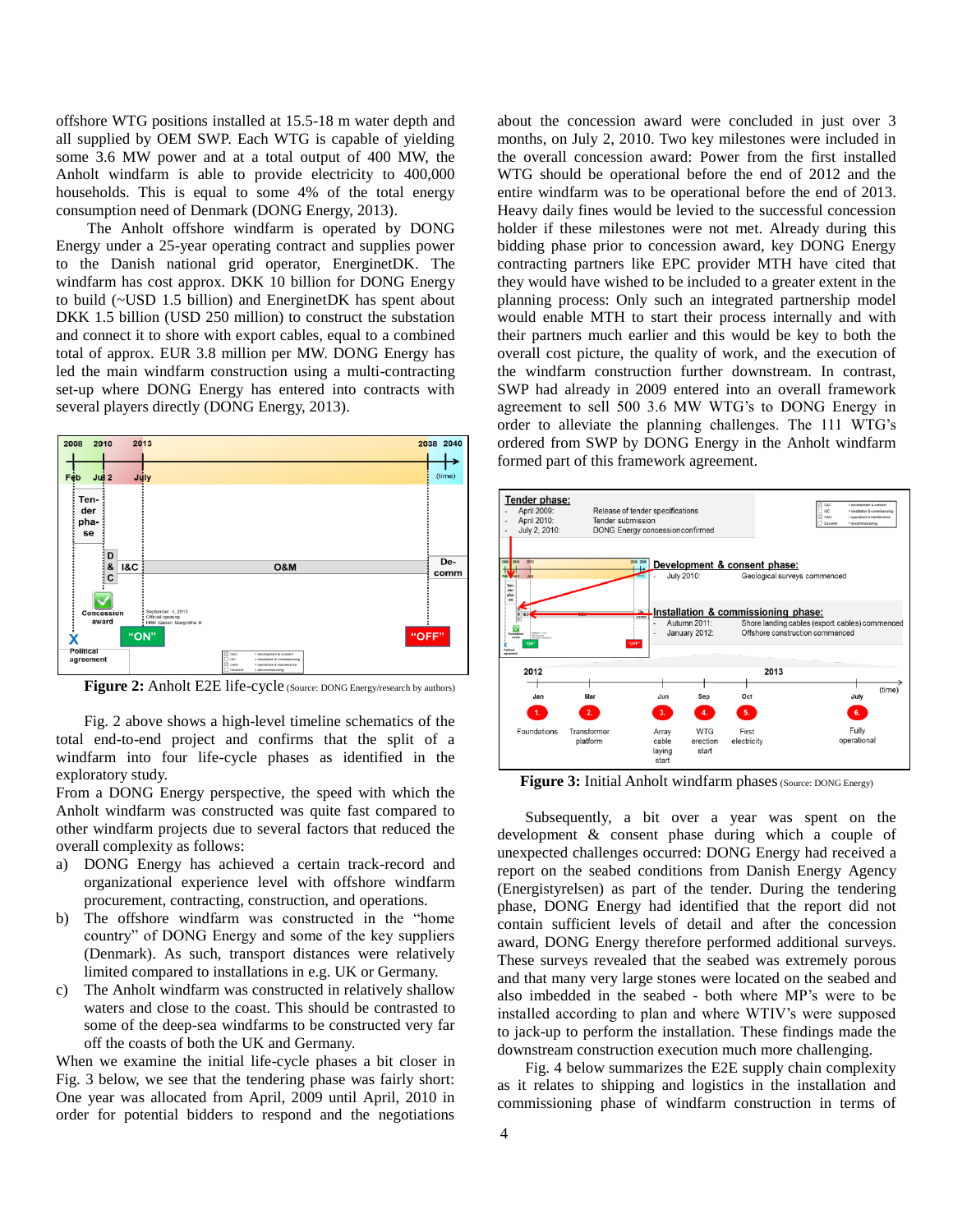especially WTG and BOP modules. If the windfarm had been located further offshore at deeper water levels like e.g. planned German and UK windfarms, the complexity would have been even greater.



Figure 4: Supply chain complexity (Source: Author analysis)

The installation & commissioning phase was initiated with the laying of export cables commencing during the autumn of 2011 (contracted by EnerginetDK). As we further peruse the different installation & commissioning sub-processes, it is important to focus on the fact that export cables/substation were the responsibility of EnerginetDK and the balance windfarm construction the responsibility of DONG Energy.

While the export cables were in the process of being laid out, work on foundation installation commenced in January, 2012. MTH was contracted by DONG Energy to source, transport, and install the combined MP/TP foundations, each constructed in a bespoke and unique manner with an individual weight of between 350 to 550 t, depending on water depth and seabed porosity levels. Built by Bladt Industries in Aalborg for MTH, the MP's were first transported using tug boats from Aalborg to the offshore windfarm site. EPC company Ballast Nedam's HLV "Svanen" performed the MP installation and with a diameter of between 4.69 and 5.35 m at water depths of 15.5 – 18 m, significant cranage power was required for this task. "Svanen" furthermore hammered each of the MP's between 20 and 30 m into the seabed in order to ensure longterm stability of the WTG. The TP's were also constructed by Bladt Industries in Aalborg and for installation, Jumbo Shipping's HLV "Jumbo Javelin" was contracted by MTH. The vessel could load 9 TP's at a time directly from the port-located Bladt Industries plant in Aalborg and this enabled the on-board MTH personnel to lead the overall TP installation operations and perform the grouting process, effectively connecting the TP to the previously installed MP.

While the foundation installation process was still ongoing, construction of the transformer platform/substation commenced in March, 2012 and lasted until August, 2012. By June, 2012, the laying and burying of array cables between the WTG positions commenced and some 8-10 WTG positions were serially connected in each so-called array strings. The cables were supplied by Nexans in Hannover and the cable drums were partly shipped to Grenå by truck, to Fredericia by train, and via train to Nordenham for subsequent transport on board Holland based Visser & Smit Marine cable laying barge

"Stemat 82". Besides the "Stemat 82" barge propelled by 2 anchor handling tugs, CLV "Toisa Wave" also assisted with the laying of the approx. 159 km of cables produced in three different diameters. Each cable drum weighed between 12 and 40 t, depending on the cable diameter, and the "Toisa Wave" could carry 9 drums at a time. Cable laying finished by mid-September, 2012 and cable burial was completed by ROV jetting/trenching vessel "Swibe Else Marie" in February, 2013. In parallel to the cable burial process, diving support vessel "HBC Supporter" ensured that the cable protection seals were activated.

By September of 2012, WTG installation could commence with the 58.5 m long and 18 t heavy SWP blades transported in advance to the installation port of Grenå by road from the SWP blade factory in Aalborg. Similarly, the 205 t nacelle units were transported in sections from SWP in Brande with the nacelle, generator, and hub each transported separately to reduce the total weight load. The three 3-sectioned towers weighing in at a total of 200 t each were transported by truck from the outsourced tower sub-contractors of SWP in Give respectively Herning to the port of Horsens. From Horsens, the tower sections were shipped using RO/RO vessels to the Grenå port.

For the offshore installation process, special purpose WTIV's were supplied by the DONG Energy and SWP JV company, A2SEA, which had been acquired by DONG Energy in 2009 and subsequently sold in part to Siemens in 2010. Due to the porous seabed conditions coupled with the demanding installation time requirements of DONG Energy, DONG Energy had required that a minimum of 2 WTIV's be operational at any time at the installation port/offshore windfarm site. During the installation process, adverse weather and the poor seabed conditions forced A2SEA to mobilize a total of 4 different WTIV's with different capacities and capabilities. Different WTIV's had to be used at different times mainly due to the very varied seabed needs such as long thin legs for deep penetration to stabilize/avoid stones/jack-up or legs with a large spudcan area to stabilize the vessel in a porous environment. Also, one very new WTIV utilized was large and powerful enough to experiment with preassembling certain windfarm modules onshore thus optimizing the erection process offshore. Tests were carried out in terms of preassembling the towers at the installation port in Grenå, rather than putting the 3 tower modules and controller/power units together offshore in the harsh sea environment. These tests led to the identification of many potential future cost savings in the installation & commissioning phase.

Fully erected, what is visible to the eye is that each of the SWP 3.6 MW WTG's installed at the Anholt offshore windfarm protrude some 142 m above sea-level with a rotor diameter of 120 m and a total weight of some 460 t. Compared to an onshore windfarm, the BOP components both under water/stretching often deeply into the underlying seabed are integral parts of the windfarm construction, even though not directly visible from above sea-level.

The last of the 111 WTG's was installed by the end of May, 2013 and the windfarm was fully operational in July, 2013. The